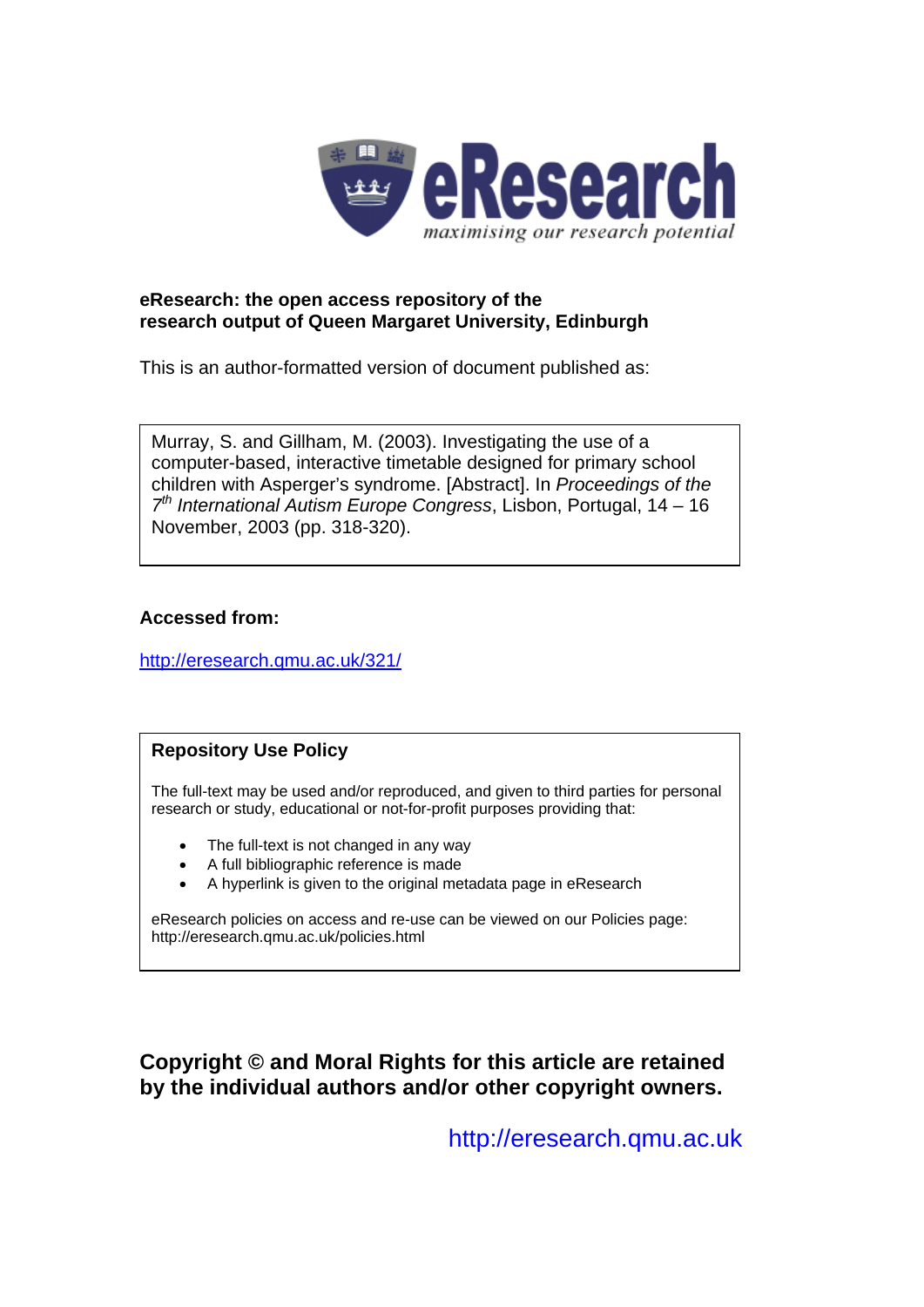**Investigating the use of a computer-based, interactive timetable designed for primary school children with Asperger's Syndrome.** 

## **Introduction**

An area of difficulty faced by children with autism is coping with change. During the school day many of the activities that take place often involve the children moving to different locations with different teachers. The anxiety this causes can result in loss of learning opportunities and in disruptive behaviour. Teachers report that advanced knowledge of the day's activities can considerably lessen anxiety especially if this information is highly visual in its presentation. Teaching of autistic children often follows the TEACCH approach developed at the University of North Carolina. This model encourages a highly structured approach including the use of visual planning aids (Gillberg & Coleman, 2000; Mesibov et al, 2002). This study is investigating the design and use of a computer-based, interactive timetable, which is currently being developed for a specific group of primary school children with Asperger's Syndrome (or unspecific highfunctioning autism).

#### **Background**

Children with Asperger's Syndrome have been noted to be skilled at using computers and it has been suggested that computers present an ideal resource for both educational and recreational use (Attwood, 1998; Moore, 1998). Computers can provide a predictable, safe and context free environment, which is well suited to the single channelled interest system of those with autistic spectrum disorders (Bell & Potter, 1999; Moore, 1998; Murray & Lesser, 1999).

The aim of this study is to explore and assess the practical value of an interactive, computerbased timetable, in assisting children with unspecific high-functioning autism with their daily activities. The children taking part in this study attend a language and communication class attached to a mainstream primary school in Edinburgh, Scotland. The class comprises four children, all male; aged between 6 and 8 years of age and taught by a special needs teacher, assisted by a nursery nurse. A speech and language therapist also attends the children as part of their teaching programme.

#### **Methodology**

The research is essentially qualitative, of a semi-ethnographic nature and involves a case study approach. The development of the computer-based, interactive timetable follows a user-centred design. Once implemented the timetable will be assessed to determine whether it has any value in reducing anxiety related to changes in daily class routine for each child. Parents and teachers have been interviewed to determine a baseline for assessing anxiety related behaviour for each child and this has involved adapting several recognised tools (e.g. The Stress Survey Schedule, Groden et al, 2001; The Children's Social Behavior Questionnaire, Luteijn et al, 2000; The Children's Manifest Anxiety Scale, Reynolds & Richmond, 1997; The Behavior Problems Inventory, Rojahn et al, 2001) to develop a checklist for triggers and stressors, stereotypical behaviours and physical signs of anxiety.

It is also the intention of this study to establish whether the timetable system is effective as a management and communication tool for the teaching staff and parents. This will be assessed through in-depth interviews. It is hoped that the study will provide enough information to enable recommendations to be made regarding a general system, capable of widespread implementation.

#### **Requirements analysis**

The first phase of this project involved an examination of the visual timetable system currently used by the class, to determine the expectations and requirements of the proposed system. For this, non-participative observations were carried out in the classroom setting and semi-structured interviews were conducted with key members of staff. The investigation identified several important issues and concerns regarding the design of the proposed timetable. Staff members considered it important that the timetable should be accessible not just in school, but in the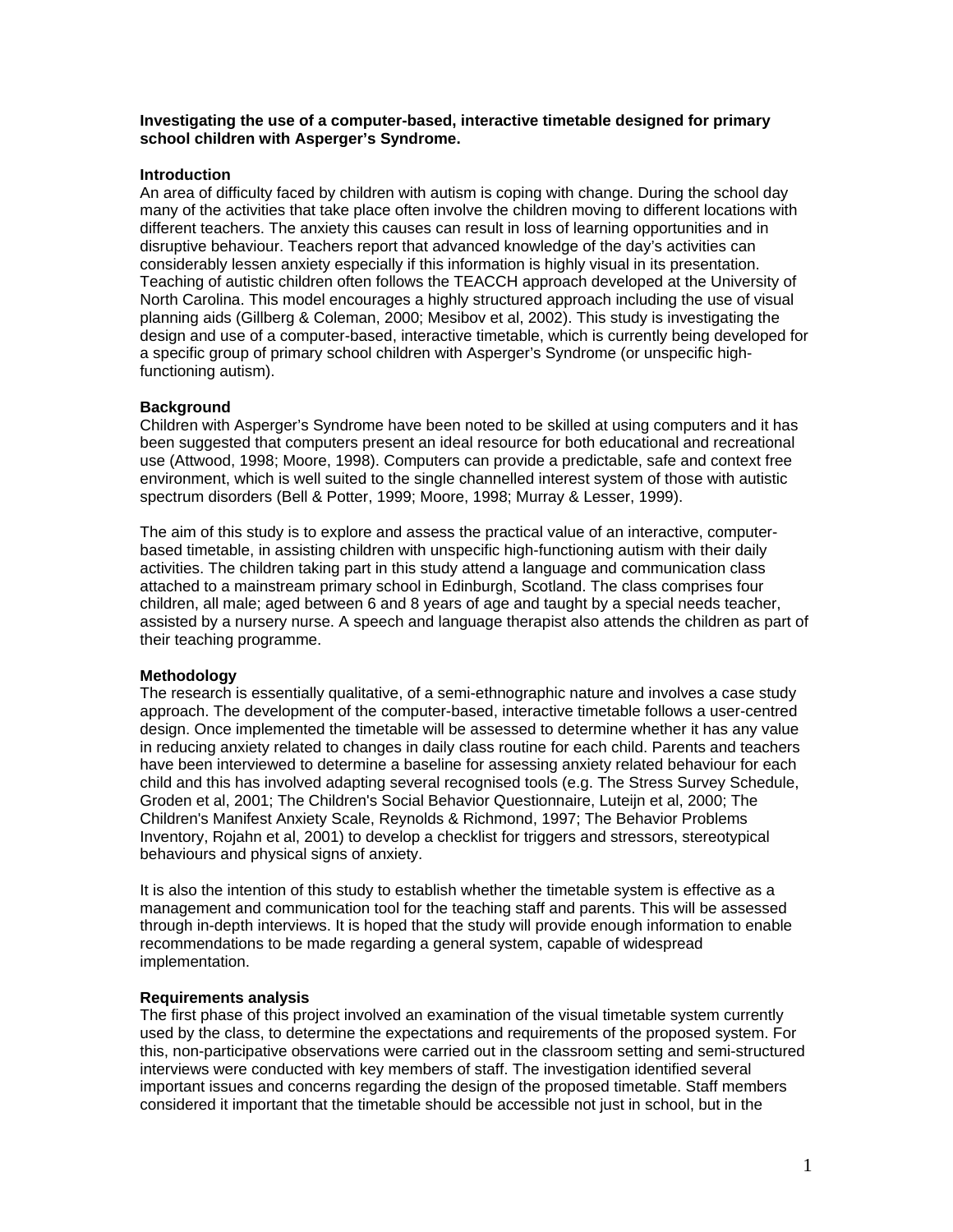children's homes as well. To accommodate this need, a web-based interface has been developed, to allow cross-platform use and to increase accessibility for all users. In addition to acknowledging the importance of the fundamental aspects of design such as learnability, flexibility, consistency and predictability of the user interface, it was found that there were other concerns; these were regarding the size and positioning of the computer-based timetable, fears that the staff would lack the skills necessary to maintain the timetable, a concern that a lack of resources (only one computer in the classroom) would lead to problems of availability, and concern that supportive information, adjacent to the timetable would be overlooked. It was recognised from this preliminary investigation that involvement of all users was essential if a functional system was to be developed and from this a collaborative process of interface design began. It was also established that to allow for incorporation of additional information that supports the timetable and to enable flexibility of use, an information management database would need to be integrated with the timetable's web interface. It was also recognised that comprehensive user documentation would be needed to assist staff and that training should be provided once the system is implemented.

## **Design and evaluation**

Ideas for the interface design developed from an initial brainstorming session with members of staff. Sketches of layouts and general structure were developed and evaluated through use of paper and pencil walkthrough sessions. Storyboarding techniques were later used to demonstrate design features, which were evaluated at a group session with all members of staff contributing in constructive interaction (Cox & Walker, 1993; Faulkner, 1998). A prototype of part of the timetable system was implemented in January 2003 and was evaluated by staff through co-operative user observations and general feedback sessions.

Usability testing will take place at the beginning of the new school term in April 2003 and will involve evaluations with the children in the classroom. This will entail sitting beside the children with a teacher present and taking notes of misunderstandings and unexpected actions (Cox & Walker, 1993). Constructive interaction, with two children using the computer-based timetable together may also be used as a form of evaluation, which may present interesting findings. Teachers and parents will be asked to complete a usability questionnaire.

In summary, development of the timetable continues, following a user-centred approach. Formative evaluations of the system have been carried out at regular stages, to increase usability and the final evaluations are planned to take place once the timetable is implemented in August 2003.